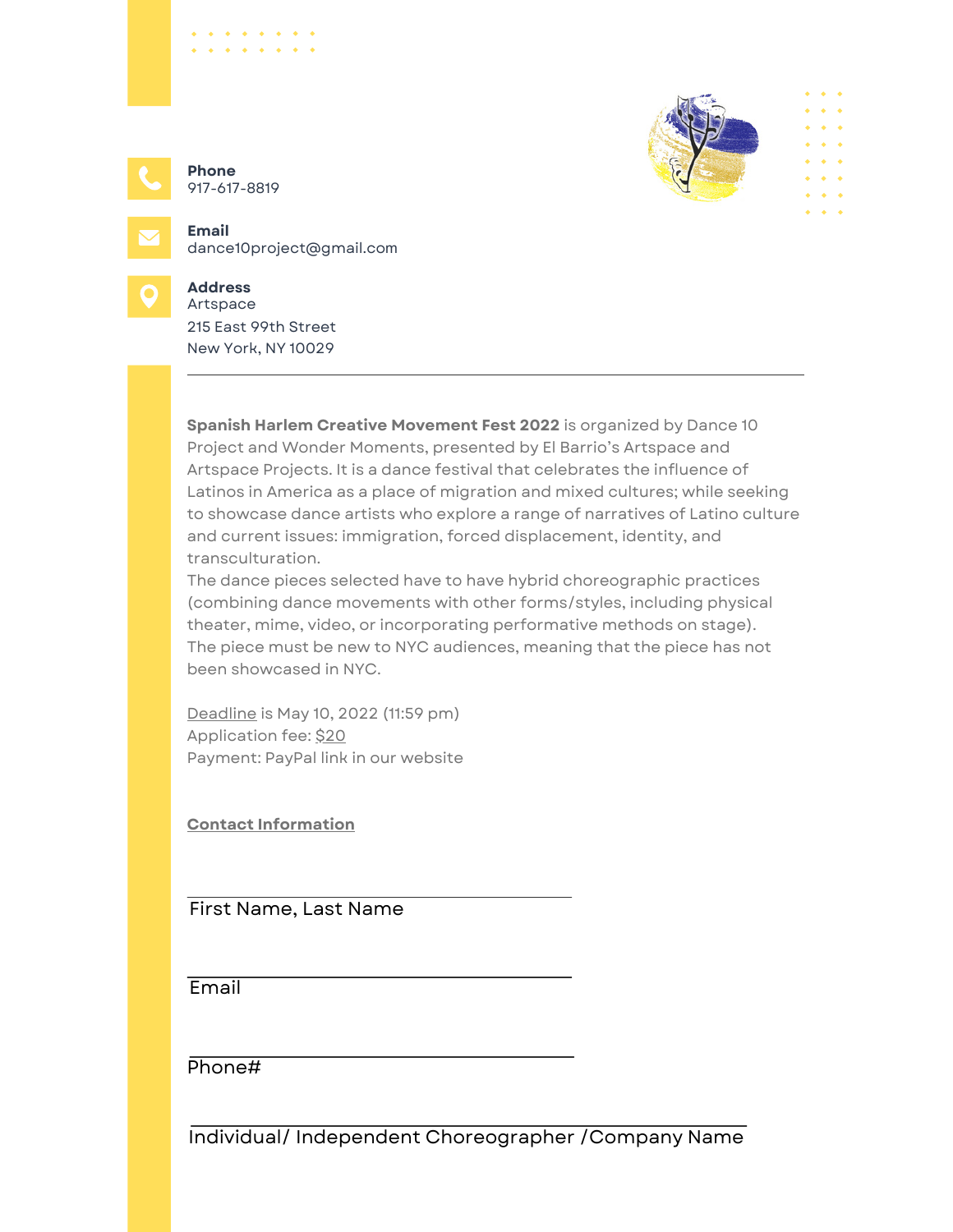|         | $\Phi_{\rm{eff}}$ , $\Phi_{\rm{eff}}$ , $\Phi$             |  |
|---------|------------------------------------------------------------|--|
|         |                                                            |  |
|         | $\Phi_{\rm{eff}}$ , $\Phi_{\rm{eff}}$ , $\Phi$             |  |
|         | $\bullet \quad \bullet \quad \bullet$                      |  |
|         | $\bullet \quad \bullet \quad \bullet$                      |  |
| Address | $\Phi_{\alpha\beta}=\Phi_{\alpha\beta}=\Phi_{\alpha\beta}$ |  |
|         | $\bullet \quad \bullet \quad \bullet$                      |  |
|         | $\bullet \quad \bullet \quad \bullet$                      |  |
|         |                                                            |  |
|         | $\bullet\quad\bullet\quad\bullet$                          |  |

City / Zip code

 $\begin{array}{cccccccccccccc} \bullet & \bullet & \bullet & \bullet & \bullet & \bullet \end{array}$ 

Social Media (list maximum of two

Tittle of proposed work

Provide a synopsis or summary of your proposed work (150 words)

Choreographer Bio & Artistic Statement (300 words)

Briefly describe your proposed work. (A piece that has not been showcased in NYC). Make sure to address how you think your work fits with our Festival's goals and framework: (400 words)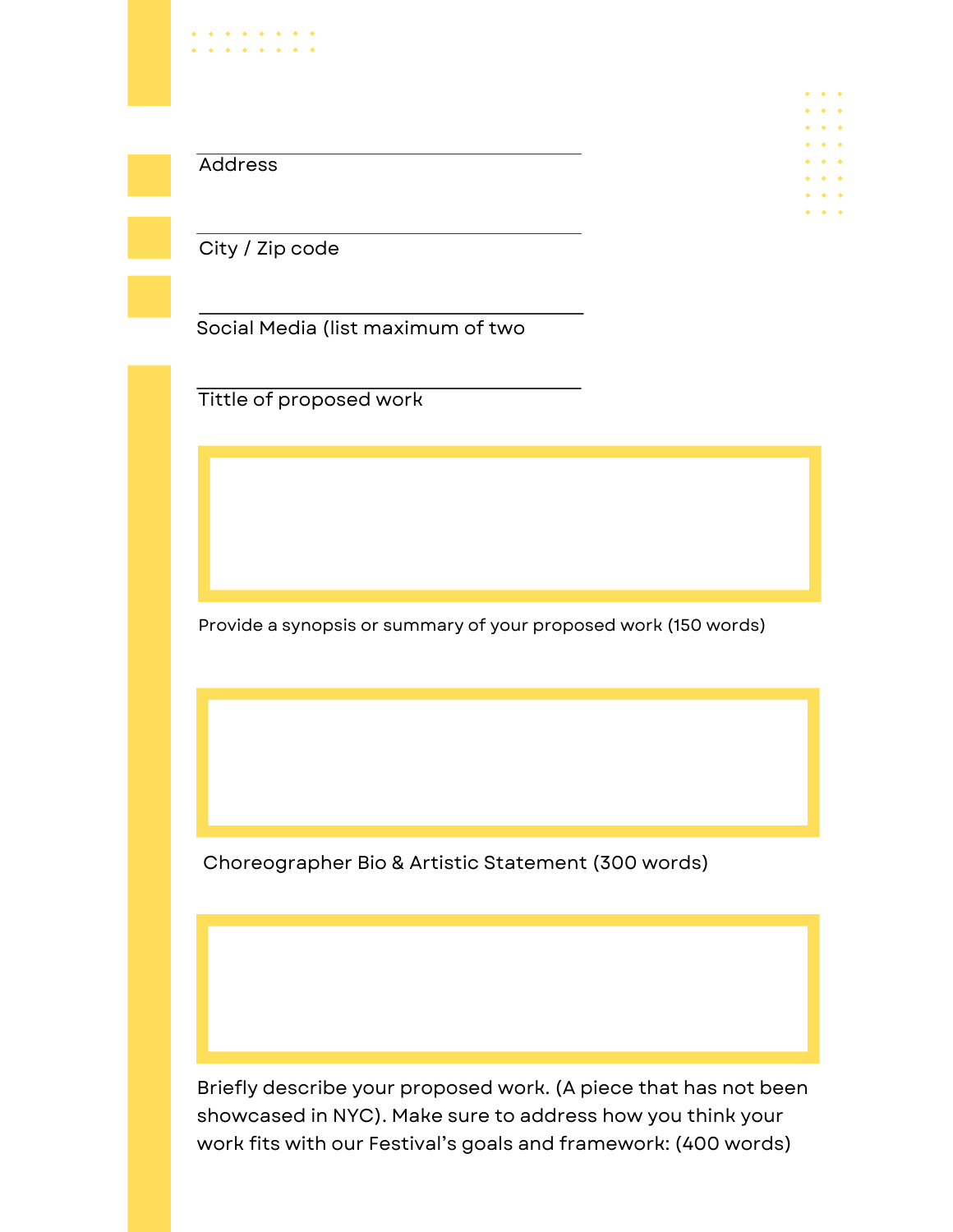Time/length of the piece (It should be 15 minimum to up 25 min)

Technical needs (if any)

Video URL or link

Notes on Video: Panel members only will check 3 minutes. If your video is longer, please choose cues points. (\*If you want us to view a specific work excerpt, please note the times you wish us to view, for example - [03:00-05:43]). Please include any password to online video (if is applicable)

Video information: The video or excerpt could be rehearsal footage (preferred), but it could also be another dance piece that has similar elements, language/style, or staging to the work you are intending to create in this submission. Please describe those elements (150 words)